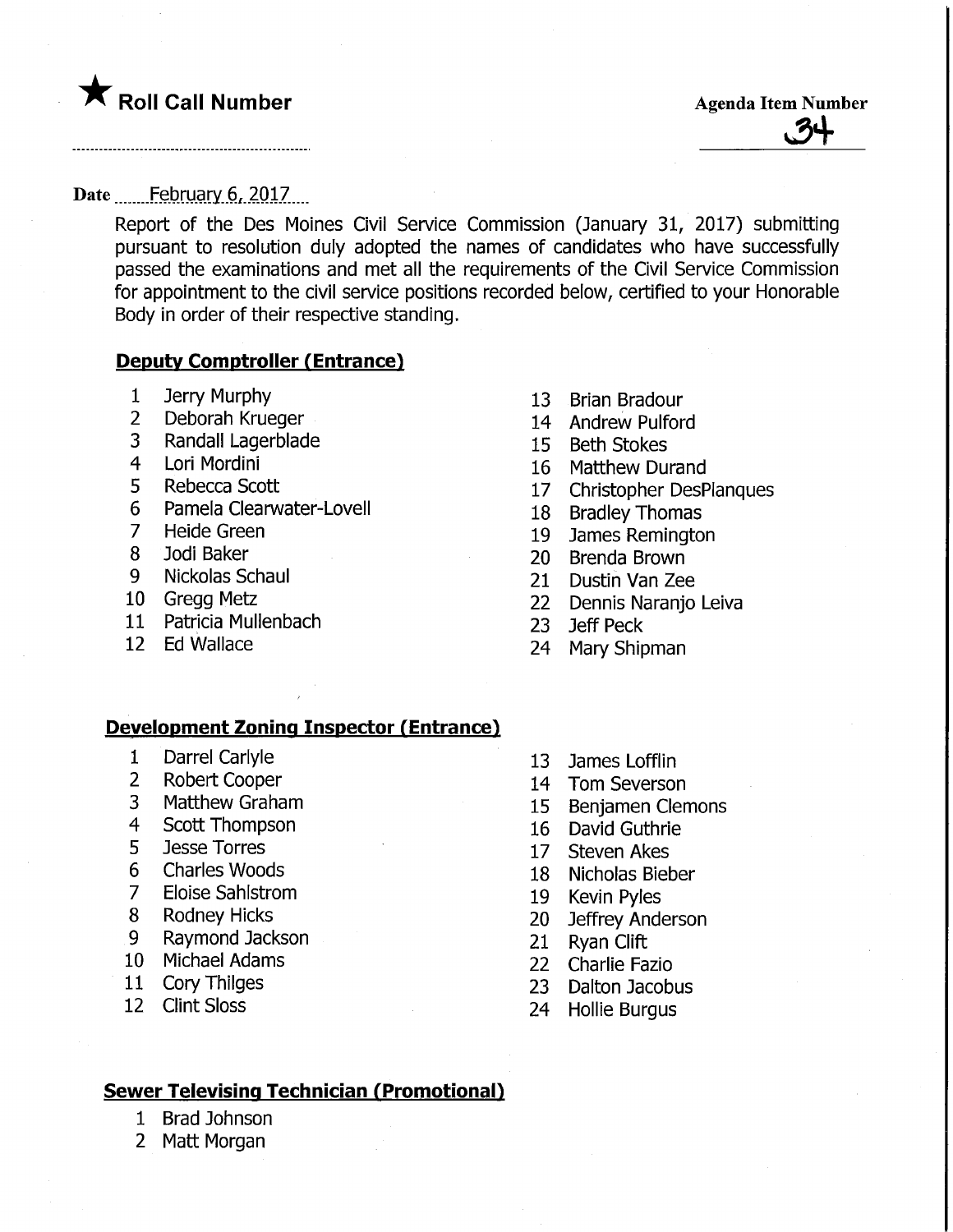# **The Solid Call Number Agents Contained Agents Agenda Item Number**

 $.71$ 

#### Date ........ February 6, 2017....

#### **Emergency Equipment Technician (Entrance)**

- Kelly Fortune
- Michael Patras
- Joseph Carr
- Michael Housman
- Earl Butler
- Farley Cornia
- Eric Horn
- Damouck Baccam

#### <u>Fire Medic (Promotional)</u>

- David Malo
- Joel Sowieja
- Eric Jacobson
- Mike Miller
- Douglas Vogel
- Brandon Gray

#### **Park Planner (Entrance)**

- Eloise Sahlstrom
- Michael Forret
- Rick Eddy
- Jason Metten
- Aaron Graves
- Kun Nong
- James Lofflin
- Colby Fangman
- Erik Engle
- Matthew Hollan
- Kyle Barichello
- Cindy Lane
- Ethan Standard
- Carrie Vance
- Madison Dierks
- Patrick Mason
- Martina Battistone
- Chad Mayes
- Kent Vanderleest
- Trieu Ly
- Nathan Burgett
- Richard Meiners
- Martin Knight
- Majid Bahedh

#### Senior Fire Medic (Promotional)

- David Malo
- Daniel Gilliatt
- Kenneth Larson
- Obadiah Meyers
- Kelly Dooley
- Thad White
- Keith Maki
- Nadine Sechovec
- Jonathan Taylor
- Robin Becker
- James 'Colt' Yorek
- Jacqueline Jackson
- Katie Maki
- Jiaqi Wang
- Rachel Woods
- Hollie Burgus
- Miles Brainard
- Rachel Haukkala
- 27 Cory Wende
- Danielle Luhrs
- Ryan Biggs
- Frank Tigges
- Jordan Zimmerman
- Chelsea Eickert
- Jonathan Matula